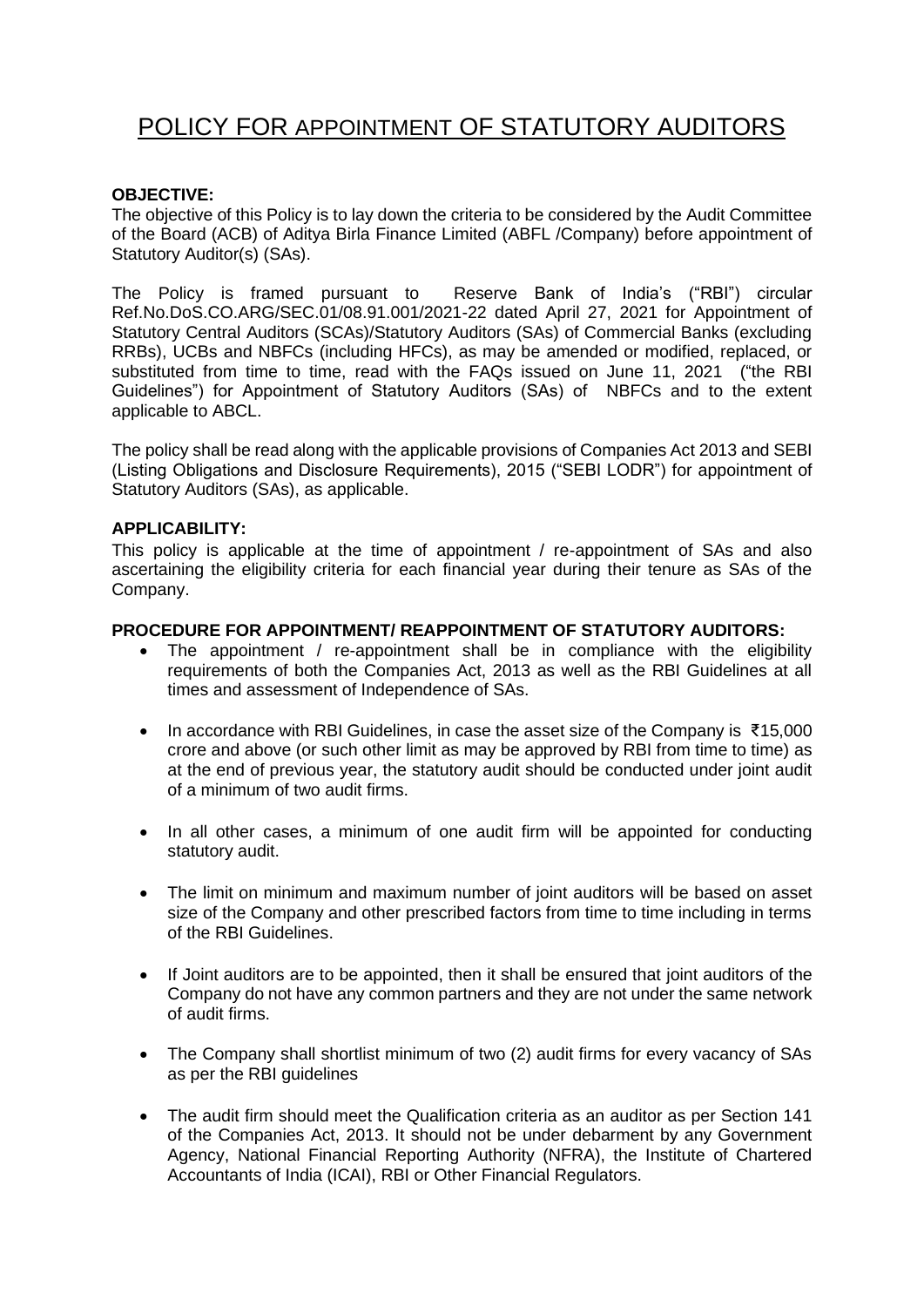- The Company shall obtain a certificate on eligibility norms, along with relevant information from the audit firms proposed to be appointed/ re-appointed as SAs under the Companies Act 2013 and RBI Circular and other statutory requirements as applicable.
- Written consent of the auditor to such appointment is required as per the Companies Act 2013 will be taken.
- The Company shall place the name of shortlisted audit firms, before the ACB for selection as SAs.

## **RECOMMENDATION TO BOARD:**

- The ACB having satisfied with the above conditions and eligibility criteria and independence shall recommend the SAs to the Board of Directors for their approval.
- The appointment of SAs shall be approved by the shareholders at the general meeting.
- Upon approval of the SAs by the shareholders at the general meeting, RBI will be informed about the appointment as per the prescribed format within one month of such appointment.
- Relevant disclosure will also be made to the Stock Exchanges under the provisions of SEBI (Listing Obligations and Disclosure Requirements), 2015 ("SEBI LODR") as applicable and relevant disclosure will also be filed with Ministry of Corporate Affairs under Companies Act 2013.
- The Company shall also execute an appointment letter with SAs containing terms and conditions and scope of work with the SAs in the manner approved by ACBs/Board.

# **PROFESSIONAL STANDARDS OF STATUTORY AUDITORS:**

- The SAs shall be strictly quided by the relevant professional standards in discharge of their audit responsibilities with highest diligence.
- ACB shall monitor and assess the independence of the SAs on various parameters including audit of any entity with large exposure to the Company by the SAs and conflict of interest position in terms of relevant regulatory provisions, standards, and best practices.
- The ACB shall review the performance of SAs on an annual basis. Any serious lapses/ negligence in audit responsibilities or conduct issues on part of the SAs or any other matter considered as relevant shall be reported to RBI within two months from completion of the annual audit. Such reports should be sent with the approval/recommendation of the ACB, with the full details of the audit firm.

## **INDEPENDENCE OF AUDITORS:**

• The time gap between any non-audit works (services mentioned at Section 144 of Companies Act, 2013, Internal assignments, special assignments, etc.) by the SAs for the Company or any audit/non-audit works for its group entities (as defined under the RBI guidelines) should be at least one year, before or after its appointment as SAs. The look back stipulation of one year shall be applicable from FY 2022-23. Entities for this purpose shall mean "RBI Regulated Entities" in the Group.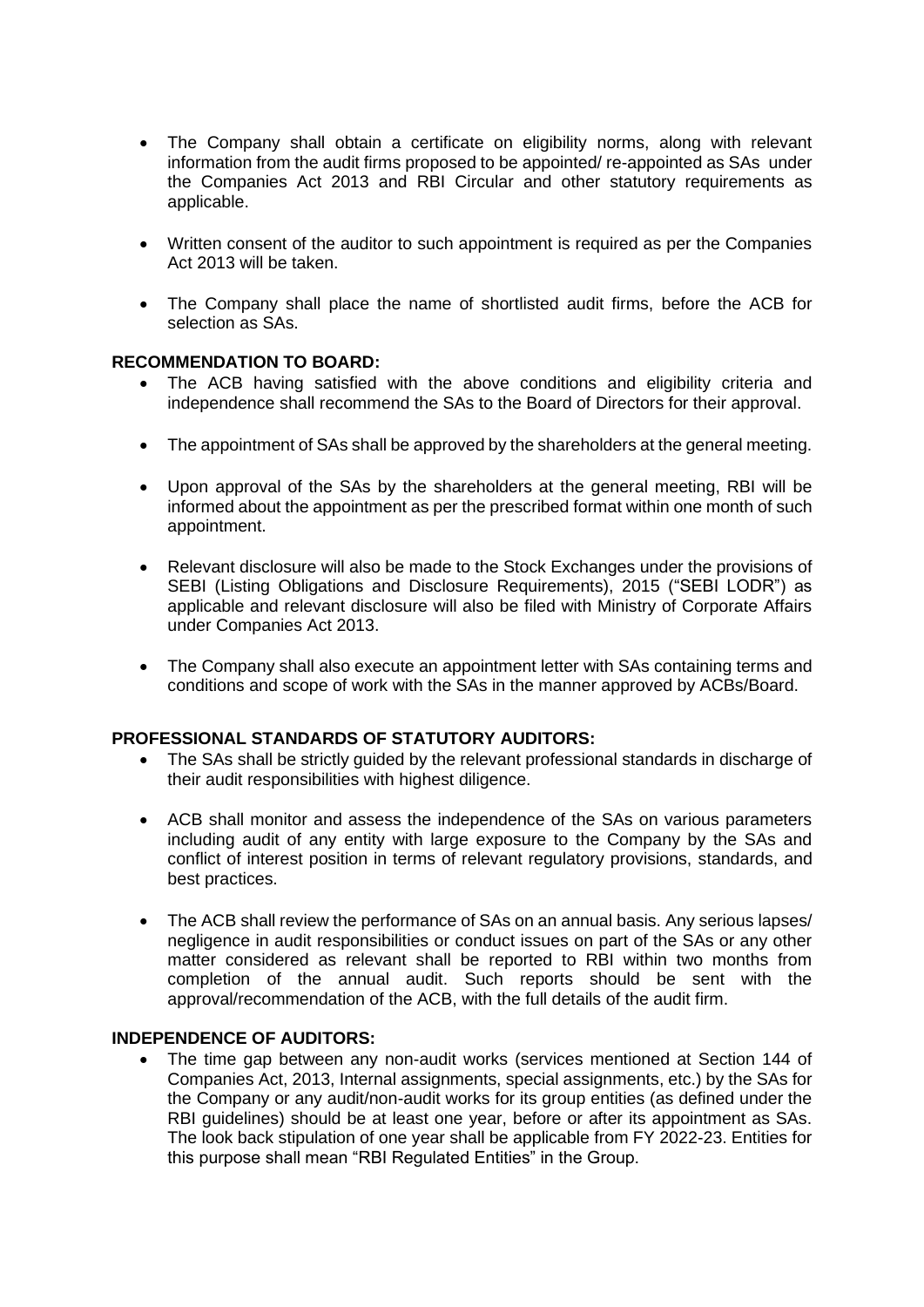- In case of any audit / non audit work with other group entity (non RBI regulated Entities in the Group) being handled by proposed SAs, the Audit Committee of Board shall ensure that there is no conflict of interest and independence of auditors is ensured. The same shall be suitably recorded in the minutes of the meetings of ACB
- During the tenure as SA, an audit firm may provide such services to the Company which may not normally result in a conflict of interest, and the Company shall decide in this regard, in consultation and approval of the ACB.
- A conflict would not normally be created inter alia in the case of the following special assignments (indicative list): (i) Tax audit, tax representation and advice on taxation maters; (ii) Audit of interim financial statements; (iii) Certificates required to be issued by the statutory auditor in compliance with statutory or regulatory requirements; (iv) reporting on financial information or segments thereof.
- The above restrictions would also apply to an audit firm under the same network of audit firms or any other audit firm having common partners.
- If any partner of a Chartered Accountant firm is a director in any Entity, the said firm shall not be appointed as SCA/SA of any of the group entities of that Entity.
- Company shall ensure that appointment of SCAs/SAs is in line with the ICAI's Code of Ethics/any other such standards adopted and does not give rise to any conflict of interest.

## **TENURE OF APPOINTMENT:**

As per RBI guidelines, Company shall appoint the SAs for a period of three (3) continuous years, subject to the firms satisfying the eligibility norms each year.

An audit firm would not be eligible for reappointment in the Company for six (6) years (i.e. two tenures of three years each) after completion of full or part of one term of the audit tenure.

#### **REMUNERATION TO AUDITORS:**

Quantum of Remuneration to auditor(s) shall be at the discretion of the ACB & the Board. Audit fees for SAs shall be in terms of applicable regulatory provisions and shall be reasonable and commensurate with their respective scope and coverage of audit, size and spread of assets, accounting and administrative units, complexity of transactions, level of computerization, identified risks in financial reporting, etc. The remuneration to SAs shall be approved in the annual general meeting of the Company.

The explanatory notice being sent to shareholders for an annual general meeting, where the statutory auditor(s) is/are proposed to be appointed/re-appointed shall include details of Proposed fees payable to the statutory auditor(s) along with terms of appointment and in case of a new auditor, any material change in the fee payable to such auditor from that paid to the outgoing auditor along with the rationale for such change.

#### **COVERAGE OF AUDIT**

SAs shall visit and audit at least the Top 20 branches/Top 20% of the branches of the Company (in case Company is having less than 100 branches), to be selected in order of the level of outstanding advances, in such a manner as to cover a minimum of 15% of total gross advances of the Company.